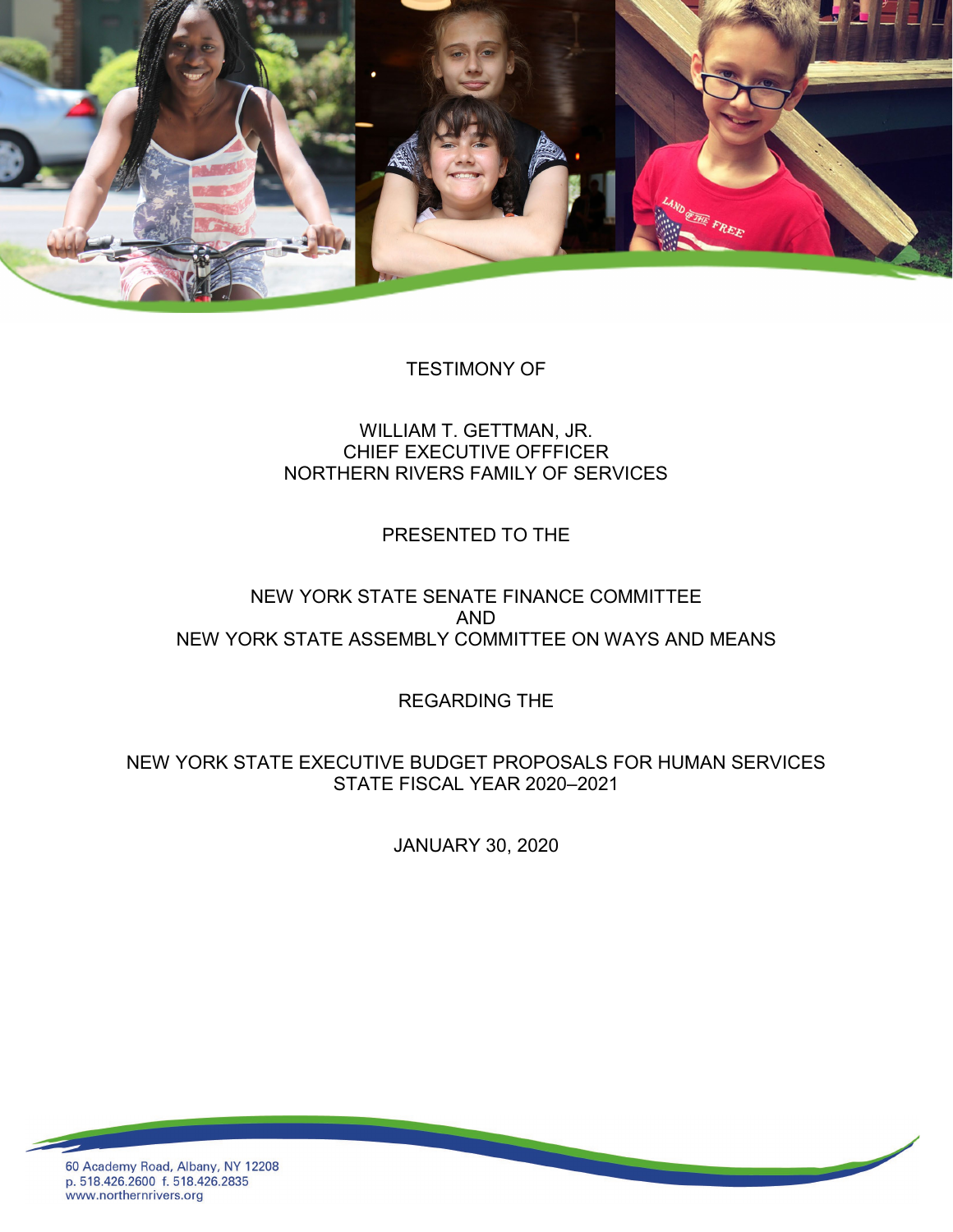#### SUMMARY OF RECOMMENDATIONS

- 1. Invest in New York State's not-for-profit infrastructure to support vitality and the delivery of vital services
- 2. Support a \$100 million appropriation to fortify the capital needs of not-forprofit organizations
- 3. Support Family First Prevention Services Act (FFPSA) planning, change management and local practice improvement
- 4. Limit access to legalized marijuana for individuals younger than age 26
- 5. Continue support for expanded mental health services in schools and community-based settings and place a moratorium on cuts

Good afternoon. My name is William Gettman, and I am the CEO of Northern Rivers Family of Services located in the Capital Region.

## **About Northern Rivers Family of Services**

Northern Rivers Family of Services was established in 2012 through affiliation with longstanding family services agencies **Parsons Child & Family Center** and **Northeast Parent & Child Society**. In 2019, we affiliated with Unlimited Potential, whose operations began in Saratoga Springs. Together, the 1,400-strong workforce of Northern Rivers and member agencies serve more than 18,000 children and families in 41 upstate counties each year, with \$88 million invested through more than 60 social services and mental health programs. Northern Rivers builds a strong, successful, and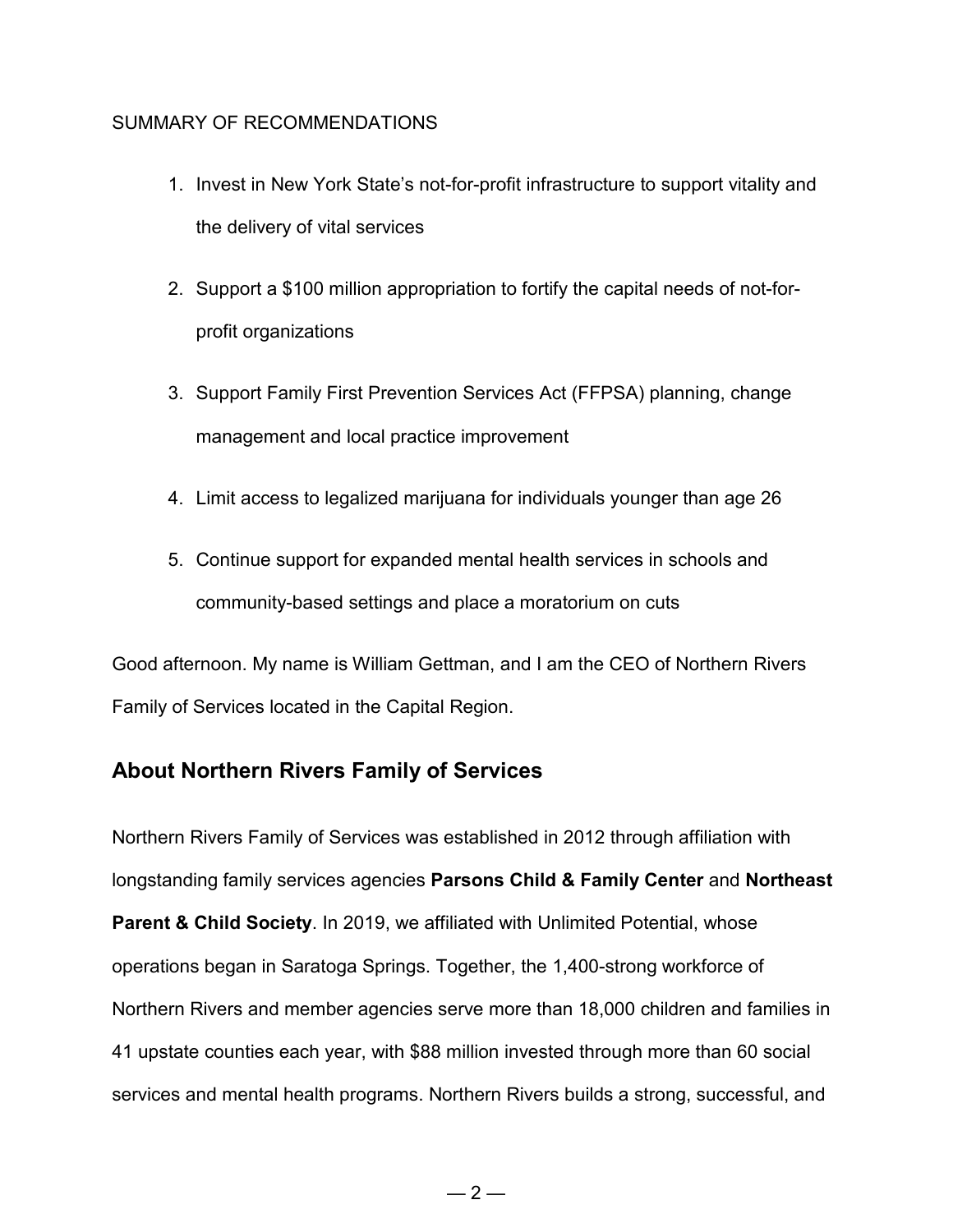healthy future for our children, families, and communities through quality services, collaboration, and innovative leadership. Our program areas include:

- Residential and community-based child welfare programing including foster care, preventive services, postadoption services, and evidence-based home visiting programs;
- Educational services for 400 students including early learning, pre-K, and Early Head Start as well as accredited middle-high school 853 schools;
- Community-based mental health and crisis services programs for children and adults including mobile crisis, school-based services, and licensed clinic programs; and
- Community-based waiver programs for children and adults including Health Home services.

I would like to thank Chairwomen Liz Krueger, Chairwomen Helene E. Weinstein, and members of the Assembly Ways and Means and Senate Finance Committees for this opportunity to testify on the Governor's Executive Budget for State Fiscal Year 2020– 2021.

As has been stated many times:

## *[The budget is not just a collection of numbers,](https://www.brainyquote.com/quotes/jacob_lew_442942)*

## *[but an expression of our values and aspirations.](https://www.brainyquote.com/quotes/jacob_lew_442942)*

Governor Cuomo has proposed a \$178 billion Executive Budget to deal with our state's needs and priorities including closure of a \$6 billion deficit, managing the impacts of the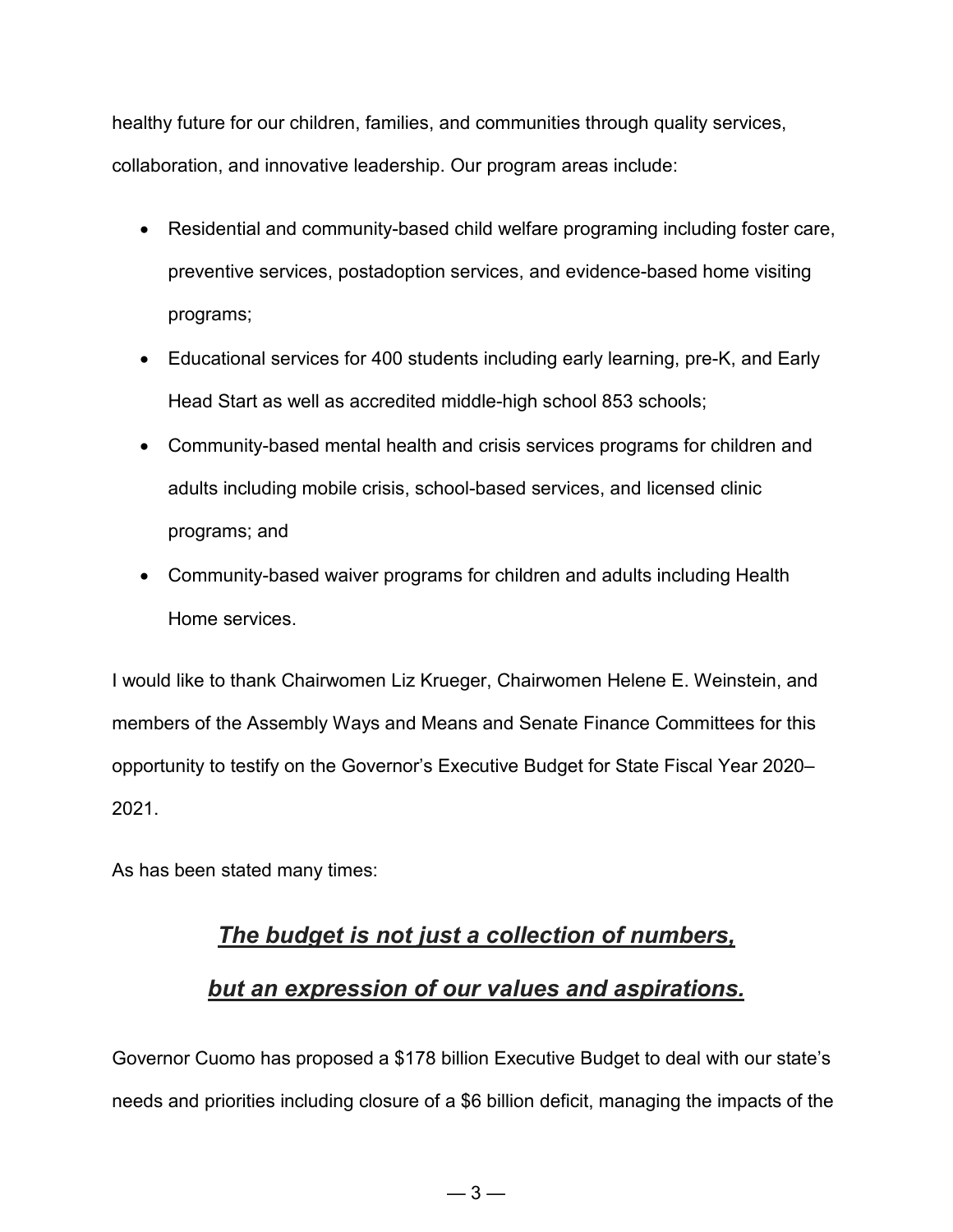federal proposals, improving the infrastructure, increasing county and education efficiency, and promoting economic growth and development across the state.

While Northern Rivers Family of Services is grateful for many of the measures the Governor and the Legislature have taken over the past few years to stabilize the state's economy and help to build a better New York**, more needs to be accomplished to make New York State a great place to live, raise a family, and operate a business. Unless the proposed Executive Budget is adjusted to adequately support the human services sector and the children, adults, and families we serve each day, New York State will not reach its goals. Without support and opportunity for ALL New Yorkers, we will not be truly successful.**

We all understand the challenges we face today. Economic difficulties, including the project \$6 billion deficit, growing long-term care caseloads, high costs of pharmaceuticals, and the impacts of federal tax policy, are forcing critical conversations and new approaches to innovation at the state, local, and not-for-profit sector level. Yet these challenges give us the chance to make lasting, positive change. These conversations and innovative approaches can help us meet the complex needs of families and children and achieve improved outcomes.

The Governor's Executive Budget shows an understanding of the importance of initiatives that help children, such as supporting an increase in the child care tax credit, maintaining preventive services funding for at-risk families, supporting the implementation of children's behavioral health services, supporting mental health in school programming, expanding support for pre-K education statewide, and ongoing support for the Raise the Age programs.

 $-4-$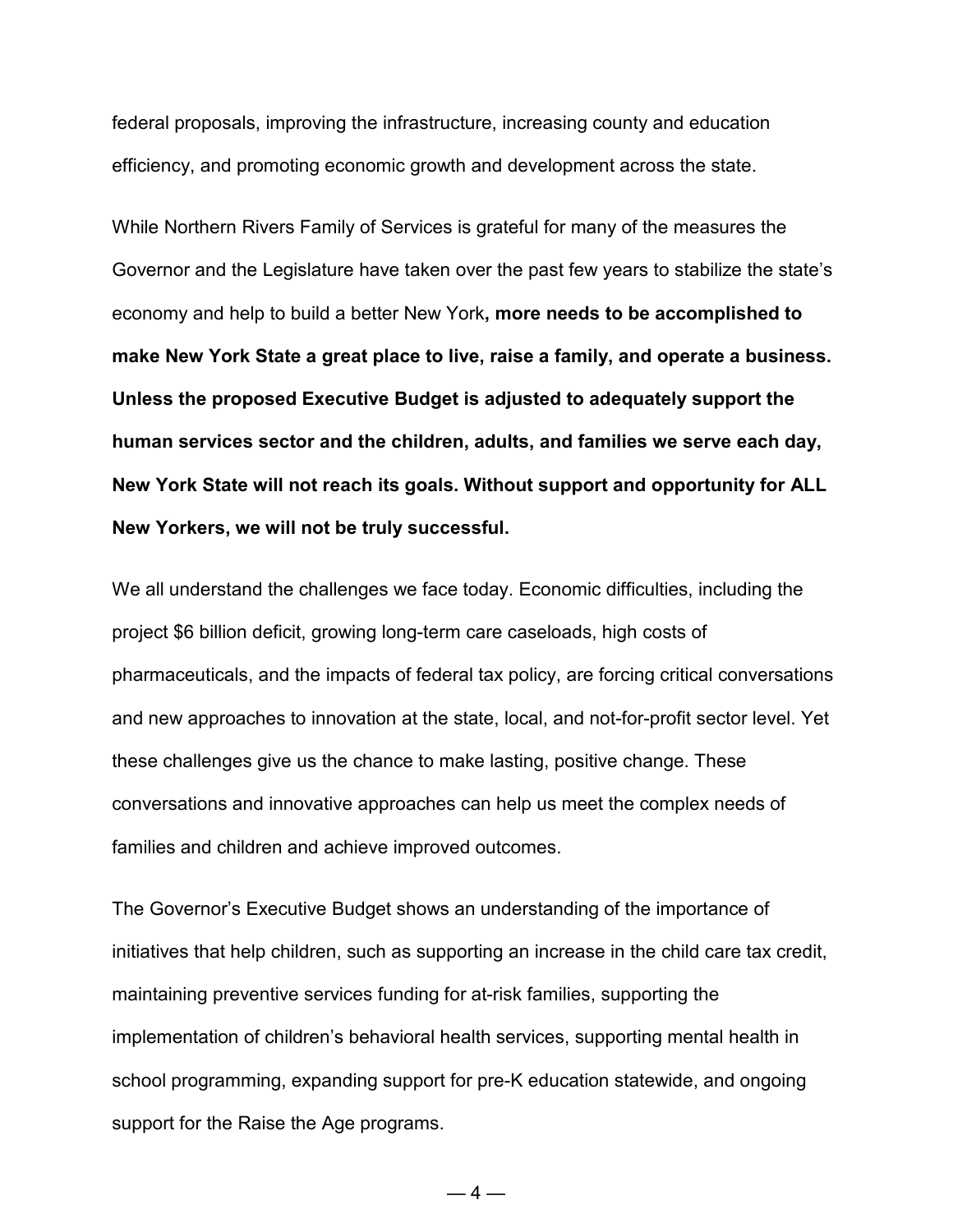That represents a good start, but it falls short of creating a real, lasting impact. Following are specific recommendations with regard to the proposed budget.

# **1. Invest in New York State's not-for-profit infrastructure to support vitality and the delivery of vital services**

New York's families have faced many challenges in past years: the down economy, joblessness, homelessness, opiate/substance abuse, and violence in already plagued communities; for these forgotten New Yorkers, times are still hard. When families are in crisis and children are at risk, New York's network of not-for-profit human services providers are both the first line of defense and the safety net. **The agencies and the women and men in the not-for-profit human services sector are the first responders for at-risk and vulnerable families, children, and individuals.** Throughout the state, not-for-profit human services welfare agencies respond to critical family situations 24/7/365, and our fiscal viability is at risk.

Northern Rivers Family of Services has joined hundreds of other human services agencies as part of the statewide **#3for5 campaign** that is calling for a 3 percent increase in funding for not-for-profits in the human services sector every year for the next 5 years.

This campaign is unprecedented in its scope through the inclusion of every major statewide not-for-profit agency serving mental health, addiction disorder, developmental disabilities, child welfare, foster care, and the aging community—our friends, family, and neighbors most in need of help.

 $-5-$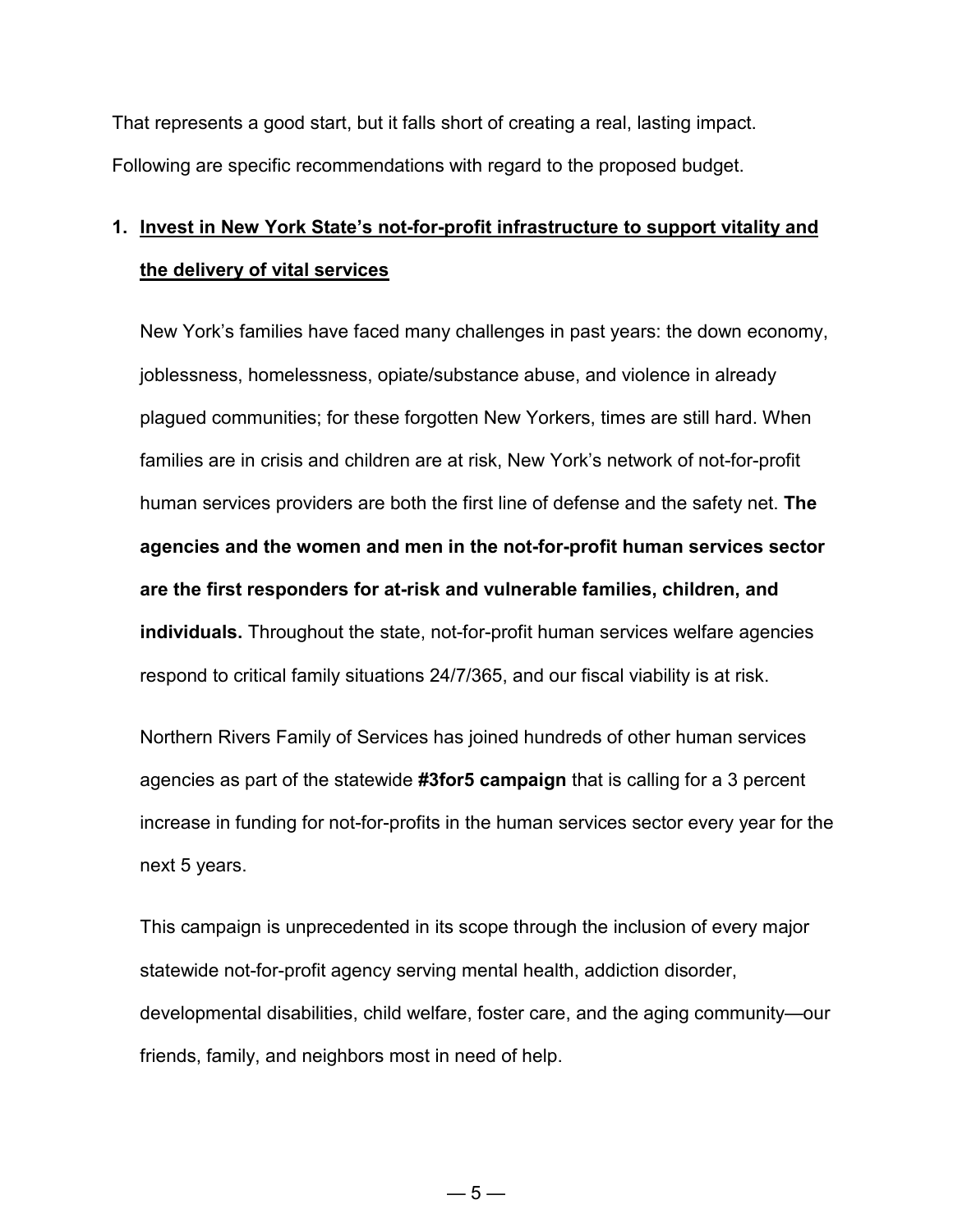Existing law provides for an annual increase for these not-for-profits. Unfortunately, for the last decade, the funding increases for these agencies has been manually removed from the New York State Budget, which has led to a loss in excess of \$1 billion in promised financial support. The result is that the quality of services are declining, many agencies have had to institute waiting lists for care, facilities are deteriorating, and agencies are unable to offer competitive living wages to attract and retain the skilled staff necessary to deliver quality care and support. Those friends, family, and neighbors of ours most in need aren't getting all the help they deserve.

Our agencies are the safety net for New Yorkers in greatest need. While our agency's mission prevents us from turning away people in need, many of our members are now fiscally unstable and in danger of closing due to inadequate funding.

The importance of our organizations cannot be overstated. **Individuals** rely on us to fulfill their dreams of independence. **Families** rely on us to provide their loved ones with the quality care they need to keep them safe and thriving. **Communities** rely on us as economic engines and employers. **Taxpayers** rely on us to support New Yorkers in their home communities, off the streets, and out of expensive institutional settings and emergency rooms. Every New Yorker is being impacted by this ongoing crisis—even those who don't yet realize it.

This investment is a cost-effective win for all New Yorkers. In addition:

• Not-for-profit human services organizations support is a social justice issue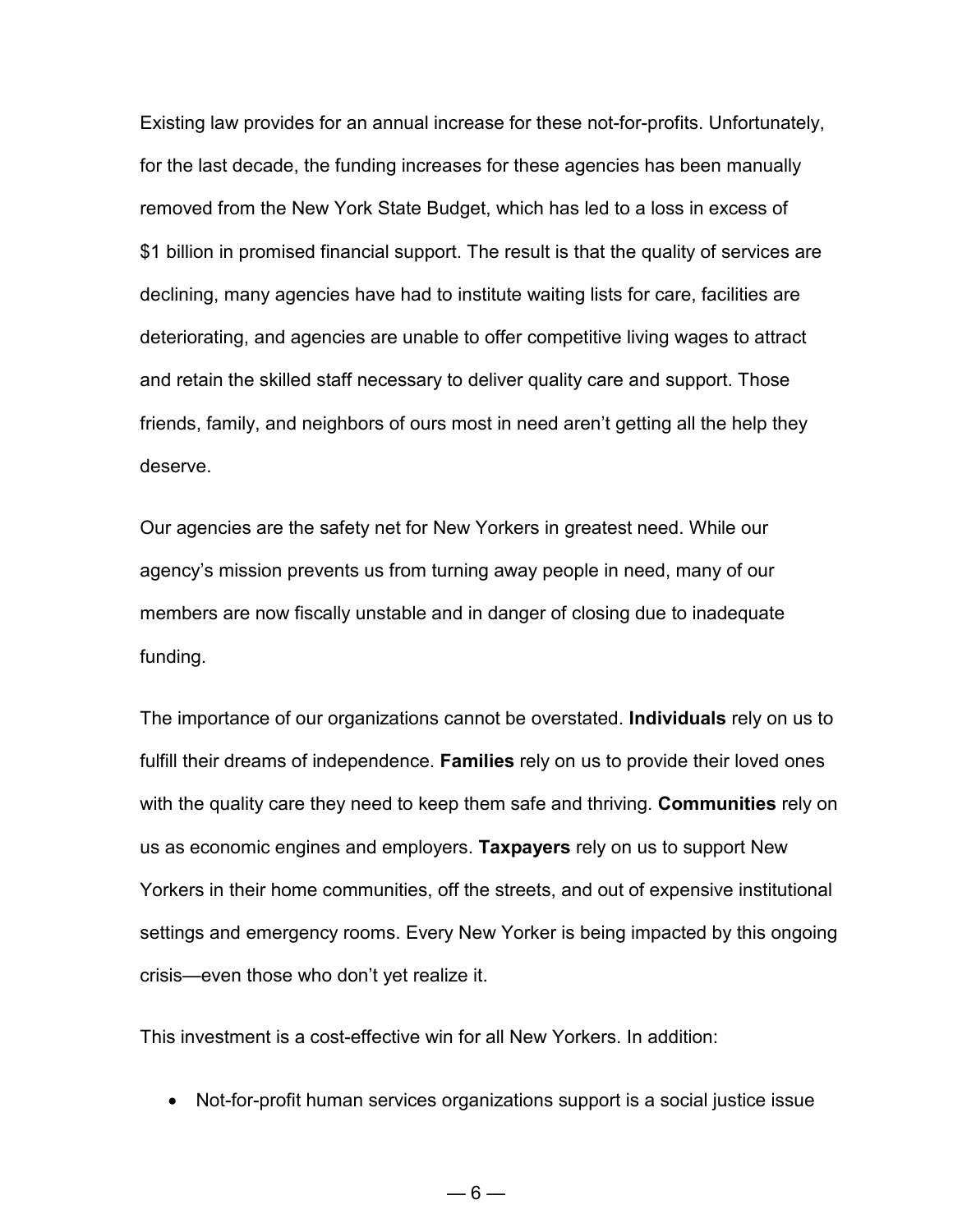- Not-for-profit human services organizations are an economic engine
- Not-for-profit human services sector operates as an efficient business

We urge the members of Senate Finance Committee and Assembly Ways and Means Committee to continue your leadership in the human services sector through your support of #3for5.

2. Support a \$100 million appropriation to fortify the capital needs of not-for-profit organizations

Not-for-profit human services organizations are asked to make impossible financial decisions every day—sometimes, choices have to be made between paying salaries or investing in facilities where clients live, learn, and heal. To provide safe quality care for our children, adults, and vulnerable families, the State should have a dedicated, permanent infrastructure fund for not-for-profit organizations because providers need places to provide these necessary services. The current process of securing infrastructure funding is overly complex and opaque with restrictive eligibility requirements that confine funding availability to a specific subset of providers and projects. Additionally, a complicated application process acts as a barrier to potential funding recipients. Not-for-profit organizations are entitled to an unambiguous and uniform application process, as well as legislative partners who are well informed about the availability and mechanics of the funding they oversee.

3. Support Family First Prevention Services Act (FFPSA) planning, change management and local practice improvement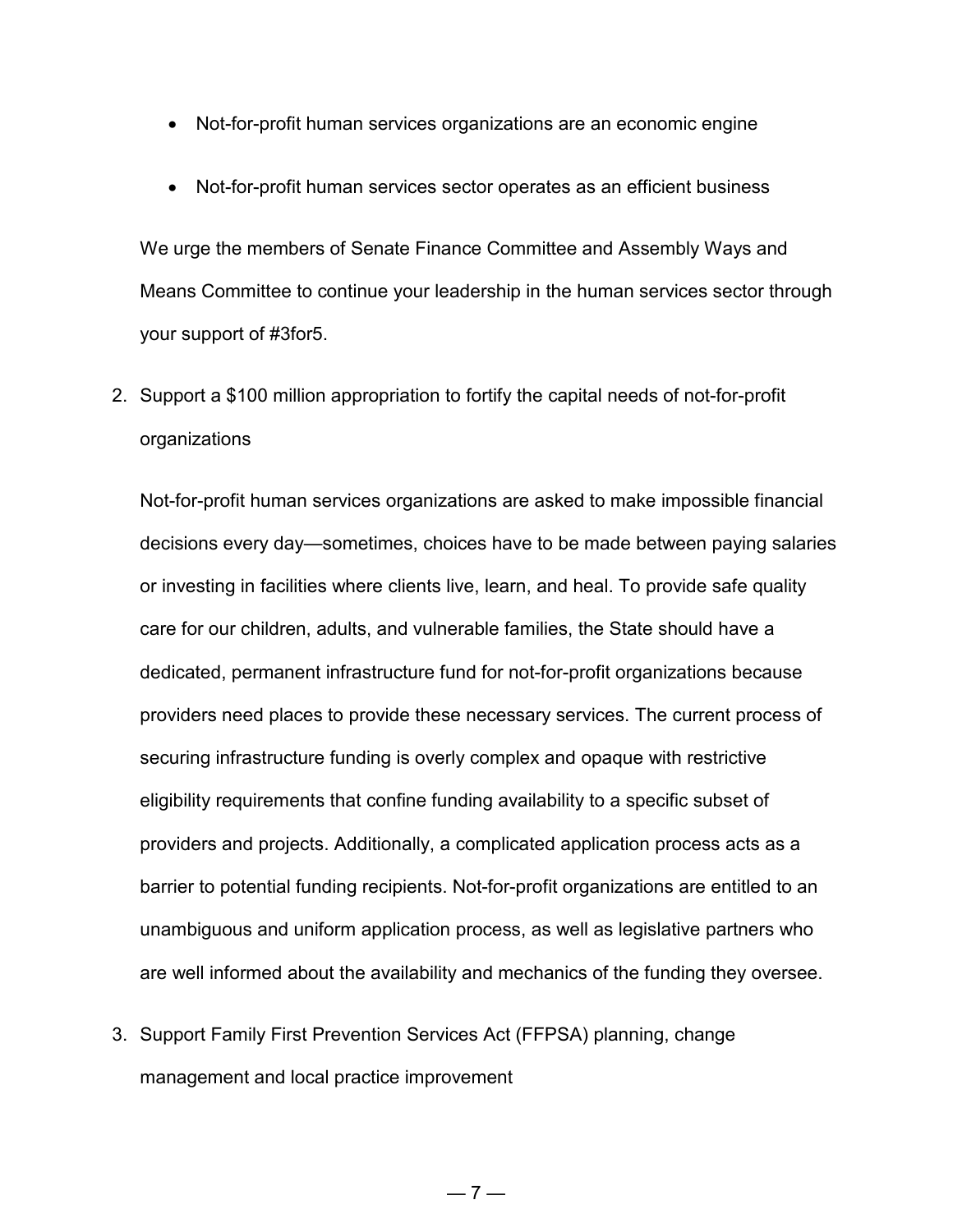The Executive Budget proposes \$75 million in federal appropriations to assist with implementation of the federal Family First Prevention Services Act (FFPSA). Of this amount, \$25 million will assist with statewide FFPSA compliance, and \$50 million will provide temporary grants to New York City, which has an expired demonstration project. The Executive Budget also proposes \$3 million, unchanged from FY 2019-2020, for the Family First Transition Fund, to help local social services districts support, recruit, and retain current and prospective foster families and kinship providers.

The Office of Children and Families (OCFS) has invested considerable time and priority on the thoughtful implementation of FFPSA. OCFS has developed current analytic profiles and data packets detailing foster boarding use, placement profiles, and related practice items, formed state and local implementation teams, conducted training, and convened key stakeholders to discuss relevant challenges and opportunities to support successful implementation.

## **We specifically applaud the continuation of the Family First Transition Fund for FY 2020-2021.**

The proposed Article 7 language provides for new definitions and practices related to the placement and funding of youth within congregate care programs and places limits on length of stay in the event that the Independent Assessor does not agree with the need for the placement. As written, however, the proposed language in part goes beyond the federal requirements. Given the uncertainly of the federal guidance and the need to change at the local district and voluntary agency level, we believe maximum flexibility is the best course of action. Local counties should not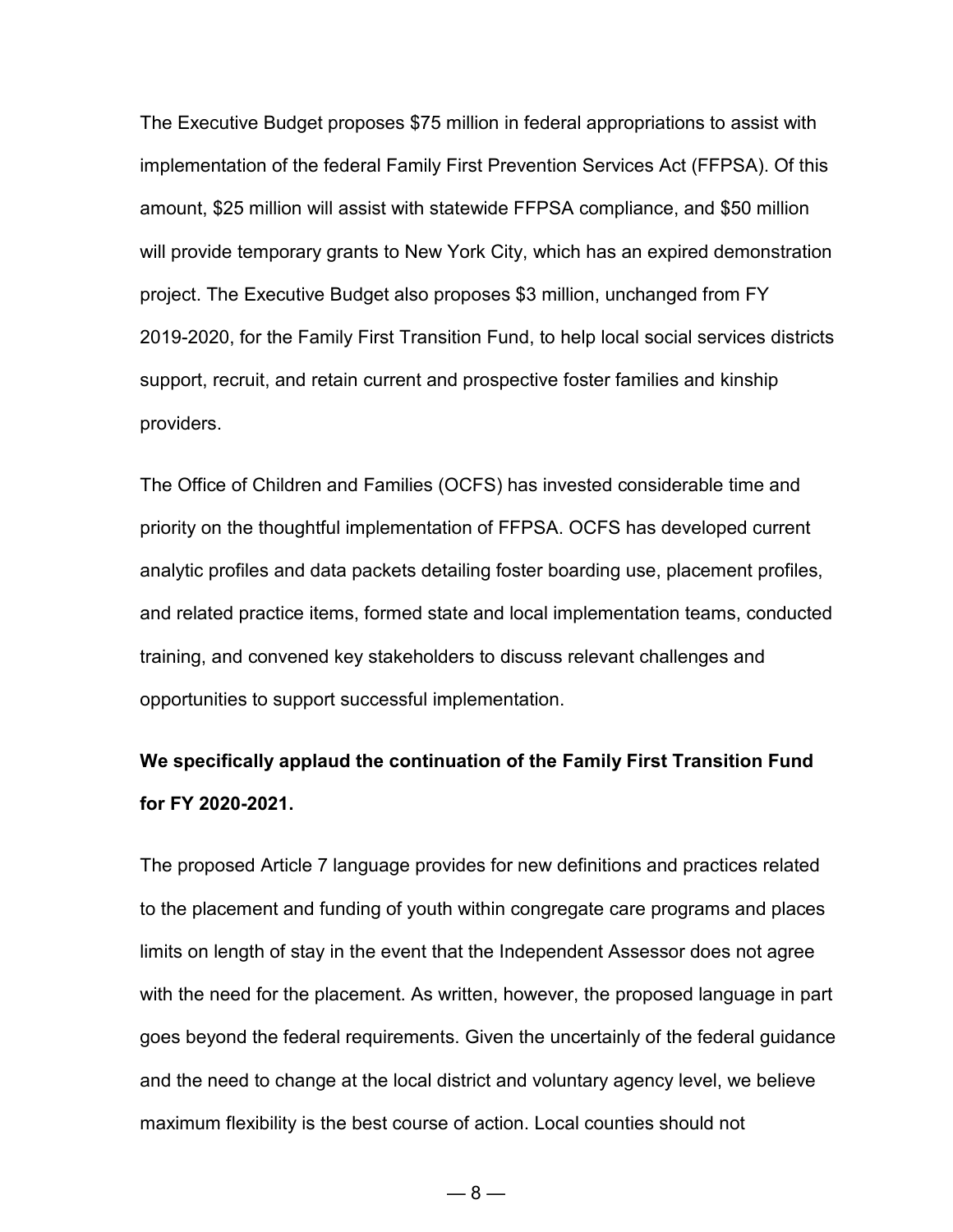automatically be required to remove a child at the 30-day point if the Independent Assessor does not agree with the placement. We believe there should be an appeal process and a role for the local social services district and Family Court to review options before a disruptive removal. Again, the goal of the act is critical to future youth success; however, we want the implementation to be planful. We also believe the final language and the role of the Independent Assessor requires additional analysis and input.

At the same time, the successful implementation of the FFPSA requires a modernization and upgrading of the services provided by foster and kinship homes. It is unrealistic to assume that the existing network of foster homes can provide the level of care needed for youth who received services in a more structured setting without change, support, and investment. New statewide models for foster and kinship homes must be developed, including fair reimbursement, additional respite support, help in managing clinical needs, and statewide consistency with regard to standards for prudent parenting. We recommend the inclusion of new funds for foster home support as part of the implementation plan.

Providers like us are excited about how services will now be provided in the least restrictive, family-based manner. We want the transition however to avoid unintended consequences that may arise due to the decentralized nature of our services network, role of the local commissioners in safety and decision making, and the importance of Family Court approval.

4. Limit access to legalized marijuana for individuals younger than age 26

 $-9-$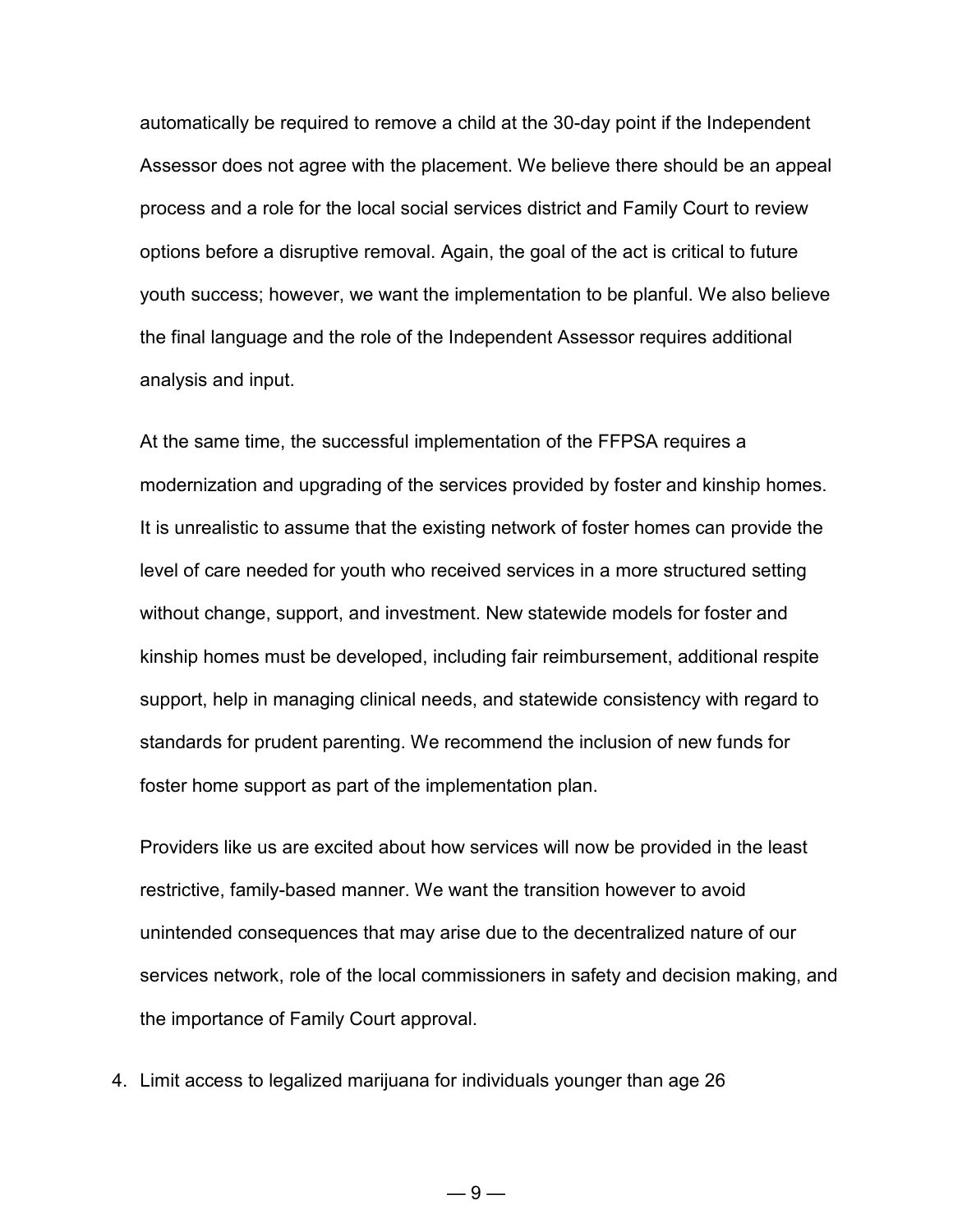Marijuana use in individuals younger than age 26 can lead to long-term consequences.

Marijuana, or cannabis, is the most commonly used illicit drug in the United States. It acts by binding to cannabinoid receptors in the brain to produce a variety of effects, including euphoria, intoxication, and memory and motor impairments. These same cannabinoid receptors are also critical for brain development. They are part of the endocannabinoid system, which impacts the formation of brain circuits important for decision making, mood, and responding to stres[s.](https://www.hhs.gov/surgeongeneral/reports-and-publications/addiction-and-substance-misuse/advisory-on-marijuana-use-and-developing-brain/index.html#footnote1_exfmlq5)

Marijuana has changed over time. The marijuana available today is much stronger than previous versions. The THC concentration in commonly cultivated marijuana plants has increased threefold between 1995 and 2014 (4 percent and 12 percent respectively). Marijuana available in dispensaries in some states has average concentrations of THC between 17.7 percent and 23.2 percent. Concentrated products, commonly known as dabs or waxes, are far more widely available to recreational users today and may contain concentrations of THC between 23.7 percent and 75.9 percent.

The risks of physical dependence, addiction, and other negative consequences increase with exposure to high concentrations of THC and the younger the age of initiation.

Based upon the scientific evidence and the common understanding of brain development, we strongly urge that legalized marijuana be limited to individuals age 26 and older.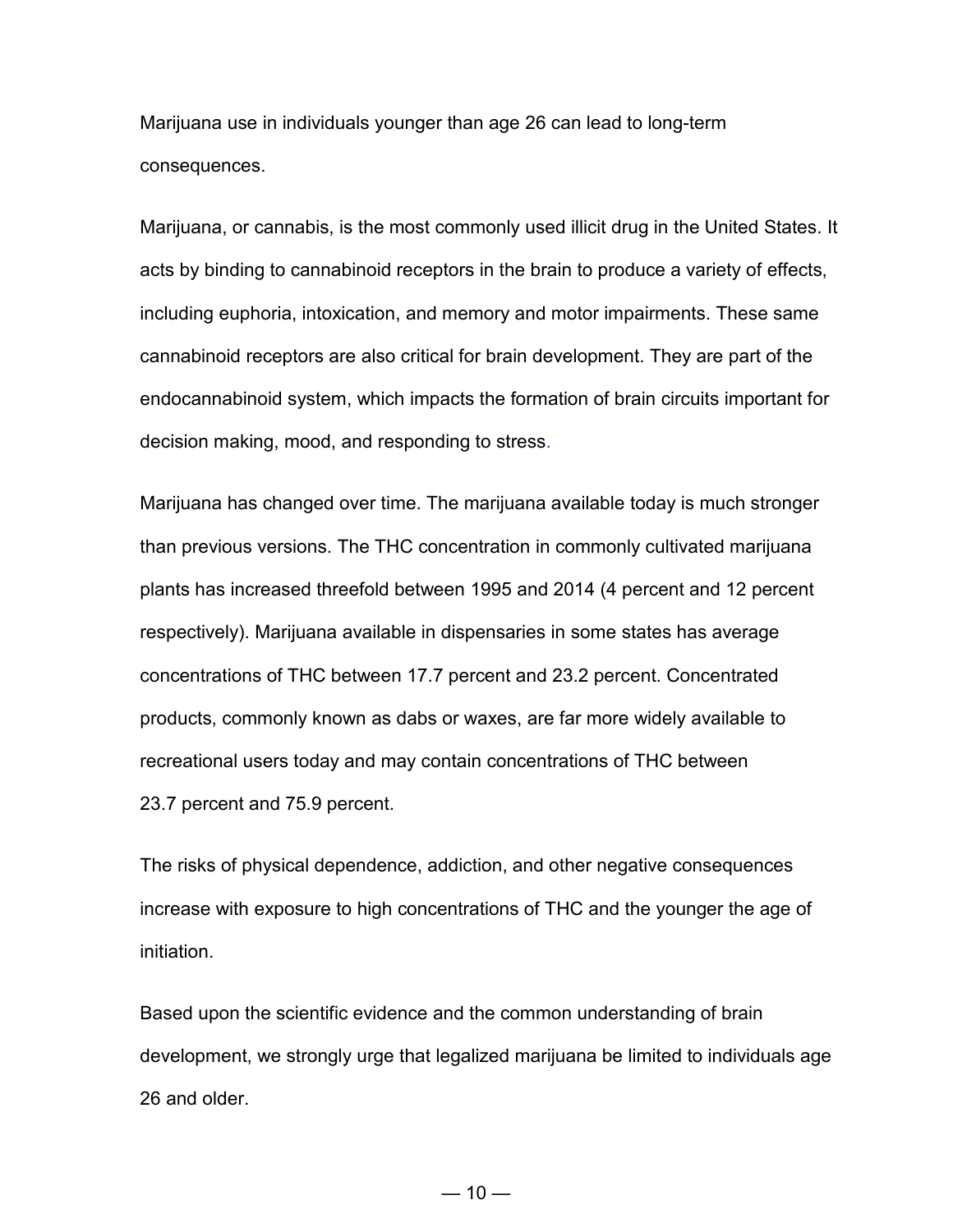## **5. Continue support for expanded mental health services in schools and community-based settings and place a moratorium on cuts**

The current behavioral health system for children is underdeveloped and unable to respond to the mental health crisis facing New York's children and youth.

Across New York State, too many families find it impossible to get the mental health and substance use disorder services their children desperately need. The consequences can be devastating: Children get sicker, parents miss work, schools are overburdened, and families are overwhelmed and sometimes broken.

Children are left on waitlists or forced into emergency rooms, hospitals, the juvenile justice system, or preventable foster care placements because they cannot get the care they need when they need it. Families and communities suffer further when unaddressed problems in childhood develop into adult mental illness.

Given the rising rate of youth suicide in New York and shortage of mental health care professionals across the state, we strongly recommend the State ends all cuts to children's behavioral health care

It is no longer enough for the State to assert that managed care and health insurance coverage are sufficient to meet the access and continuity of care needs of the children's behavioral health system. New York State must ensure timely access to necessary clinical services, make available a range of evidence-based interventions that have proven effective, and hold accountable the health plans and insurance carriers charged with and paid to deliver behavioral health services to New York's children.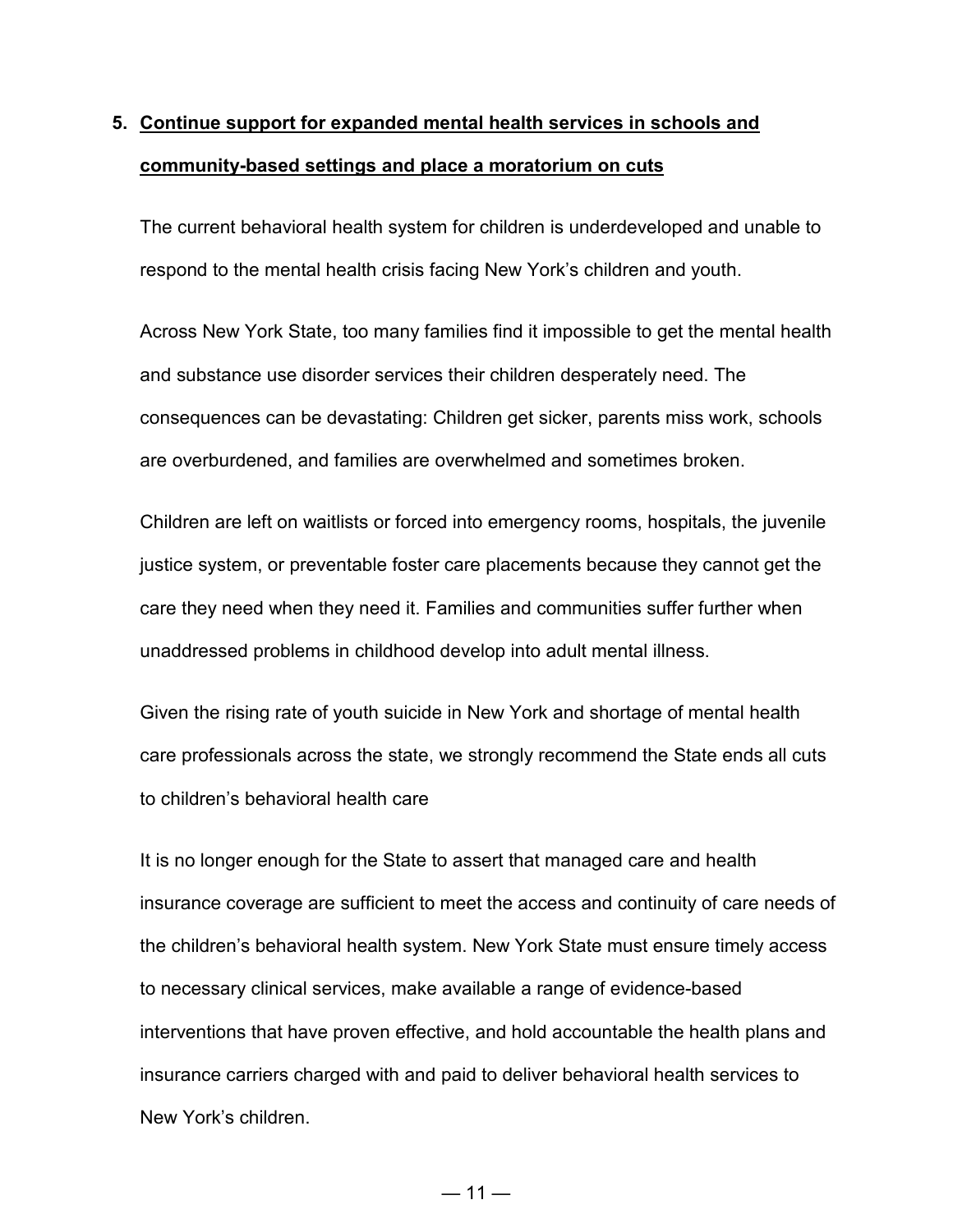We recommend:

- Placing a moratorium on any cuts to children's behavioral health services;
- Establishing mechanisms to identify, analyze, and address systemic barriers that prevent children and families from accessing timely and appropriate services including funding rates, caseload standards, travel impacts, etc.;
- Holding health plans accountable for meeting contractual obligations and enforcing mental health parity laws on behalf of children and youth;
- Seizing the opportunity to lay the foundation for a system of care that guarantees timely access to treatment and improves children's behavioral health outcomes.

#### **Conclusion**

In closing, we urge the Legislature to negotiate a budget with the Governor that ensures that the State remains committed to the programs that produce positive outcomes for children, individuals, and families; one that ultimately **saves the State money on more expensive interventions such as foster care, unnecessary medical care, homeless shelters, and the juvenile justice system.** We strongly encourage the Legislature to support the need of the human services not-for-profit sector. Failure to fund an increase for not-for-profit agencies will have a significant negative impact on the ability of individuals and families to receive services and ultimately on the physical, mental, and financial health of the state as a whole.